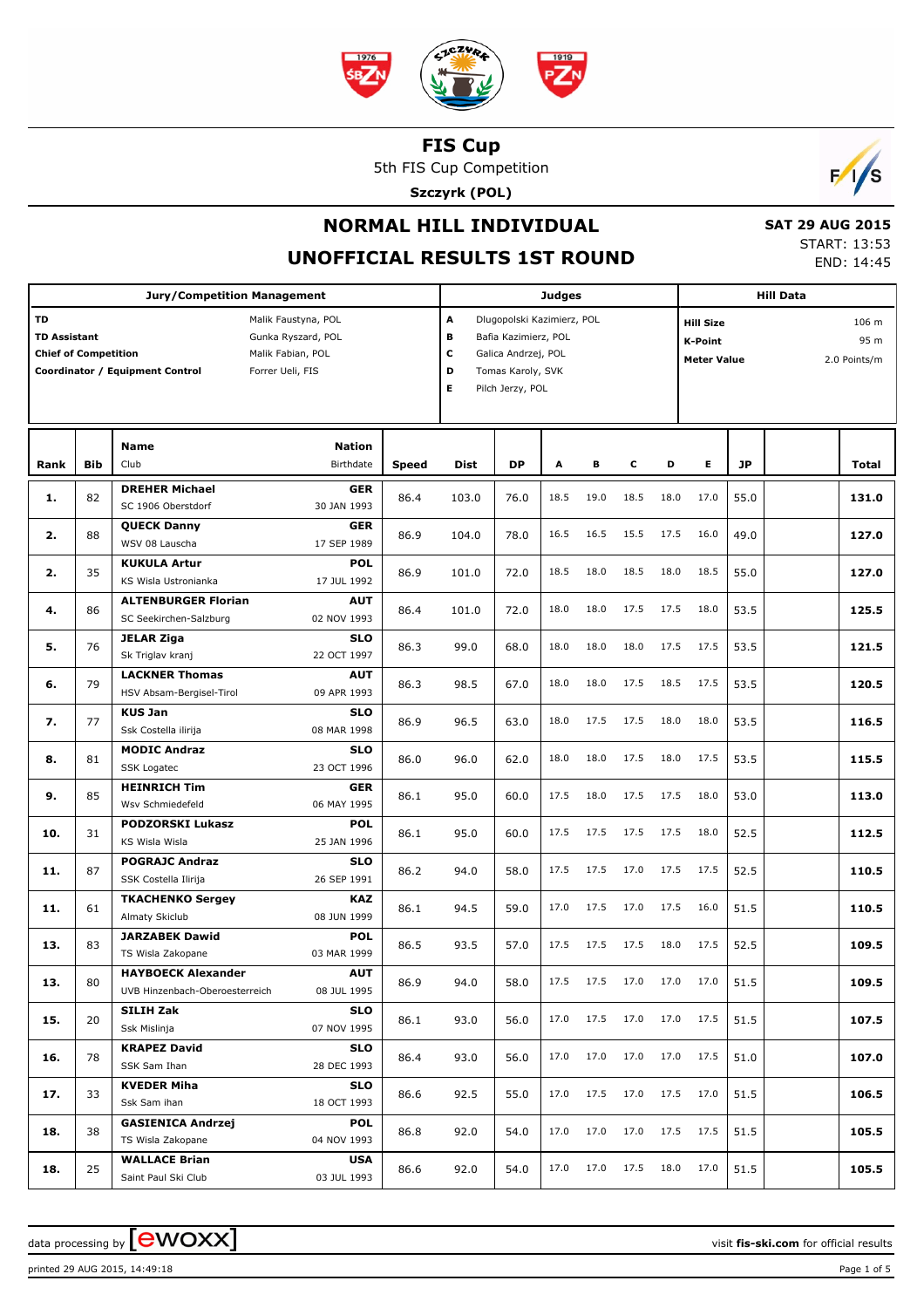

5th FIS Cup Competition

**Szczyrk (POL)**



## **NORMAL HILL INDIVIDUAL**

 **SAT 29 AUG 2015** START: 13:53

END: 14:45

### **UNOFFICIAL RESULTS 1ST ROUND**

|      |            | <b>Name</b>                                 | <b>Nation</b>             |              |             |           |      |      |      |           |      |      |       |
|------|------------|---------------------------------------------|---------------------------|--------------|-------------|-----------|------|------|------|-----------|------|------|-------|
| Rank | <b>Bib</b> | Club                                        | Birthdate                 | <b>Speed</b> | <b>Dist</b> | <b>DP</b> | A    | в    | c    | D         | E.   | JP   | Total |
| 20.  | 57         | <b>WAGNER Lukas</b>                         | <b>GER</b>                | 85.8         | 92.5        | 55.0      | 17.0 | 17.0 | 16.5 | 16.0      | 16.5 | 50.0 | 105.0 |
|      |            | WSV 08 Lauscha                              | 07 MAR 1995               |              |             |           |      |      |      |           |      |      |       |
| 21.  | 41         | <b>JANOTA Konrad</b>                        | <b>POL</b>                | 87.0         | 91.5        | 53.0      | 17.0 | 17.0 | 17.0 | 17.5      | 17.0 | 51.0 | 104.0 |
|      |            | SSR LZS Sokol Szczyrk                       | 13 NOV 1994               |              |             |           |      |      |      |           |      |      |       |
| 22.  | 50         | <b>PITEA Sorin Iulian</b>                   | <b>ROU</b>                | 85.9         | 89.5        | 49.0      | 17.0 | 17.5 | 17.0 | 17.5      | 17.0 | 51.5 | 100.5 |
|      |            | CSS Dinamo Rasnov                           | 09 JUL 1997               |              |             |           |      |      |      |           |      |      |       |
| 23.  | 70         | <b>BOGATAJ Tine</b><br>SSK Costella ilirija | <b>SLO</b><br>11 MAY 1998 | 86.1         | 89.5        | 49.0      | 17.0 | 17.0 | 16.5 | 17.0      | 17.0 | 51.0 | 100.0 |
|      |            |                                             | <b>NOR</b>                |              |             |           |      |      |      |           |      |      |       |
| 23.  | 58         | <b>MADSEN Joergen</b><br>Skimt              | 01 JUN 1994               | 85.6         | 90.0        | 50.0      | 16.5 | 16.5 | 16.5 | 17.0      | 17.0 | 50.0 | 100.0 |
|      |            | <b>PAVLOVCIC Bor</b>                        | <b>SLO</b>                |              |             |           |      |      |      |           |      |      |       |
| 23.  | 48         | Nd Ratece planica                           | 27 JUN 1998               | 86.3         | 89.5        | 49.0      | 16.5 | 17.0 | 17.0 | 17.5      | 17.0 | 51.0 | 100.0 |
|      |            | <b>HAUKEDAL Richard</b>                     | <b>NOR</b>                |              |             |           |      |      |      |           |      |      |       |
| 26.  | 65         | Baekkelaget                                 | 31 AUG 1996               | 87.1         | 89.0        | 48.0      | 16.5 | 17.0 | 17.0 | 17.5      | 17.0 | 51.0 | 99.0  |
|      |            | <b>WESTERHEIM Oscar P</b>                   | <b>NOR</b>                |              |             |           |      |      |      |           |      |      |       |
| 26.  | 63         | Baekkelaget                                 | 03 JAN 1996               | 86.1         | 89.5        | 49.0      | 16.5 | 17.0 | 16.0 | 17.0      | 16.5 | 50.0 | 99.0  |
|      |            | <b>BYRT Tomasz</b>                          | <b>POL</b>                | 85.9         |             | 46.0      | 16.5 | 17.0 | 16.5 | 16.0      | 17.0 | 50.0 | 96.0  |
| 28.  | 72         | KS Wisla Ustronianka                        | 25 JAN 1993               |              | 88.0        |           |      |      |      |           |      |      |       |
| 28.  | 30         | <b>MITROFAN Nicolae Sorin</b>               | <b>ROU</b>                | 86.3         | 88.0        | 46.0      | 16.5 | 17.0 | 16.5 | 17.0      | 16.0 | 50.0 | 96.0  |
|      |            | CSS Brasovia                                | 26 MAR 1999               |              |             |           |      |      |      |           |      |      |       |
| 30.  | 22         | <b>KARTA Samet</b>                          | <b>TUR</b>                | 85.5         | 87.0        | 44.0      | 16.5 | 17.0 | 16.5 | 17.0      | 16.5 | 50.0 | 94.0  |
|      |            |                                             | 09 SEP 1993               |              |             |           |      |      |      |           |      |      |       |
| 31.  | 43         | <b>BRAATHEN Matias</b>                      | <b>NOR</b>                | 86.1         | 87.0        | 44.0      | 16.5 | 17.0 | 16.5 | 15.5      | 16.5 | 49.5 | 93.5  |
|      |            | Oevrevoll/Hosle il                          | 30 MAY 1996               |              |             |           |      |      |      |           |      |      |       |
| 32.  | 8          | <b>URBAS Tymoteusz</b>                      | <b>POL</b>                | 85.9         | 87.0        | 44.0      | 16.5 | 16.0 | 16.5 | 15.5      | 16.5 | 49.0 | 93.0  |
|      |            | Azs Zakopane<br><b>RINGEN Sondre</b>        | 15 AUG 1996<br><b>NOR</b> |              |             |           |      |      |      |           |      |      |       |
| 33.  | 32         | Baekkelaget Sk                              | 09 OCT 1996               | 85.4         | 86.0        | 42.0      | 16.5 | 16.5 | 16.5 | 17.0      | 16.5 | 49.5 | 91.5  |
|      |            | <b>PILCH Tomasz</b>                         | <b>POL</b>                |              |             |           |      |      |      |           |      |      |       |
| 33.  | 5          | Ks Wisla wisla                              | 20 OCT 2000               | 85.8         | 86.0        | 42.0      | 16.5 | 16.5 | 16.5 | 16.5      | 16.5 | 49.5 | 91.5  |
|      |            | <b>KASTELIK Dominik</b>                     | <b>POL</b>                |              |             |           |      |      |      |           |      |      |       |
| 35.  | 59         | SS-R LZS Sokol Szczyrk                      | 09 JUN 1998               | 85.9         | 85.5        | 41.0      | 16.5 | 17.0 | 16.5 | 17.0      | 16.5 | 50.0 | 91.0  |
|      |            | <b>KOTIK Kiril</b>                          | <b>RUS</b>                |              |             |           |      |      |      |           |      |      |       |
| 36.  | 73         |                                             | 02 NOV 1998               | 85.8         | 86.5        | 43.0      | 15.5 | 15.5 | 15.0 | 15.0      | 15.5 | 46.0 | 89.0  |
| 37.  | 19         | <b>DOHNAL Jakub</b>                         | <b>CZE</b>                | 86.0         | 84.0        | 38.0      | 16.5 | 16.5 | 16.5 | 16.5      | 16.5 | 49.5 | 87.5  |
|      |            | Lsk Lomnice                                 | 13 APR 1997               |              |             |           |      |      |      |           |      |      |       |
| 38.  | 29         | <b>LAVTIZAR Anze</b>                        | <b>SLO</b>                | 86.3         | 85.5        | 41.0      | 15.0 | 15.0 | 15.0 | 14.5 15.5 |      | 45.0 | 86.0  |
|      |            | Nd Ratece - planica                         | 02 MAY 1996               |              |             |           |      |      |      |           |      |      |       |
| 38.  | 17         | <b>PACURAR Radu Mihai</b>                   | ROU                       | 86.2         | 83.5        | 37.0      | 16.5 | 16.5 | 16.0 | 16.5      | 16.0 | 49.0 | 86.0  |
|      |            | Cs Dinamo rasnov                            | 06 SEP 2001               |              |             |           |      |      |      |           |      |      |       |
| 40.  | 12         | <b>LASOTA Damian</b><br>TJ Trinec           | CZE                       | 85.9         | 83.5        | 37.0      | 16.0 | 16.5 | 16.0 | 16.5      | 16.0 | 48.5 | 85.5  |
|      |            | <b>GUT Pawel</b>                            | 11 MAY 1997               |              |             |           |      |      |      |           |      |      |       |
| 41.  | 10         | Lks Poroniec poronin                        | POL<br>05 APR 1997        | 85.5         | 82.5        | 35.0      | 16.0 | 16.5 | 16.5 | 17.0      | 16.5 | 49.5 | 84.5  |
|      |            | <b>MARUSYAK Yevgen</b>                      | <b>UKR</b>                |              |             |           |      |      |      |           |      |      |       |
| 42.  | 13         | Verkhovyna Ski school                       | 16 MAR 2000               | 85.5         | 82.0        | 34.0      | 16.0 | 16.5 | 16.0 | 17.0      | 16.0 | 48.5 | 82.5  |
|      |            | <b>MALYJUREK Mateusz</b>                    | <b>POL</b>                |              |             |           |      |      |      |           |      |      |       |
| 43.  | 4          | Wss Wisla                                   | 29 JUN 2001               | 85.6         | 81.5        | 33.0      | 16.0 | 16.0 | 16.0 | 16.5      | 16.0 | 48.0 | 81.0  |
|      |            |                                             |                           |              |             |           |      |      |      |           |      |      |       |

data processing by **CWOXX** and the set of the set of the visit **fis-ski.com** for official results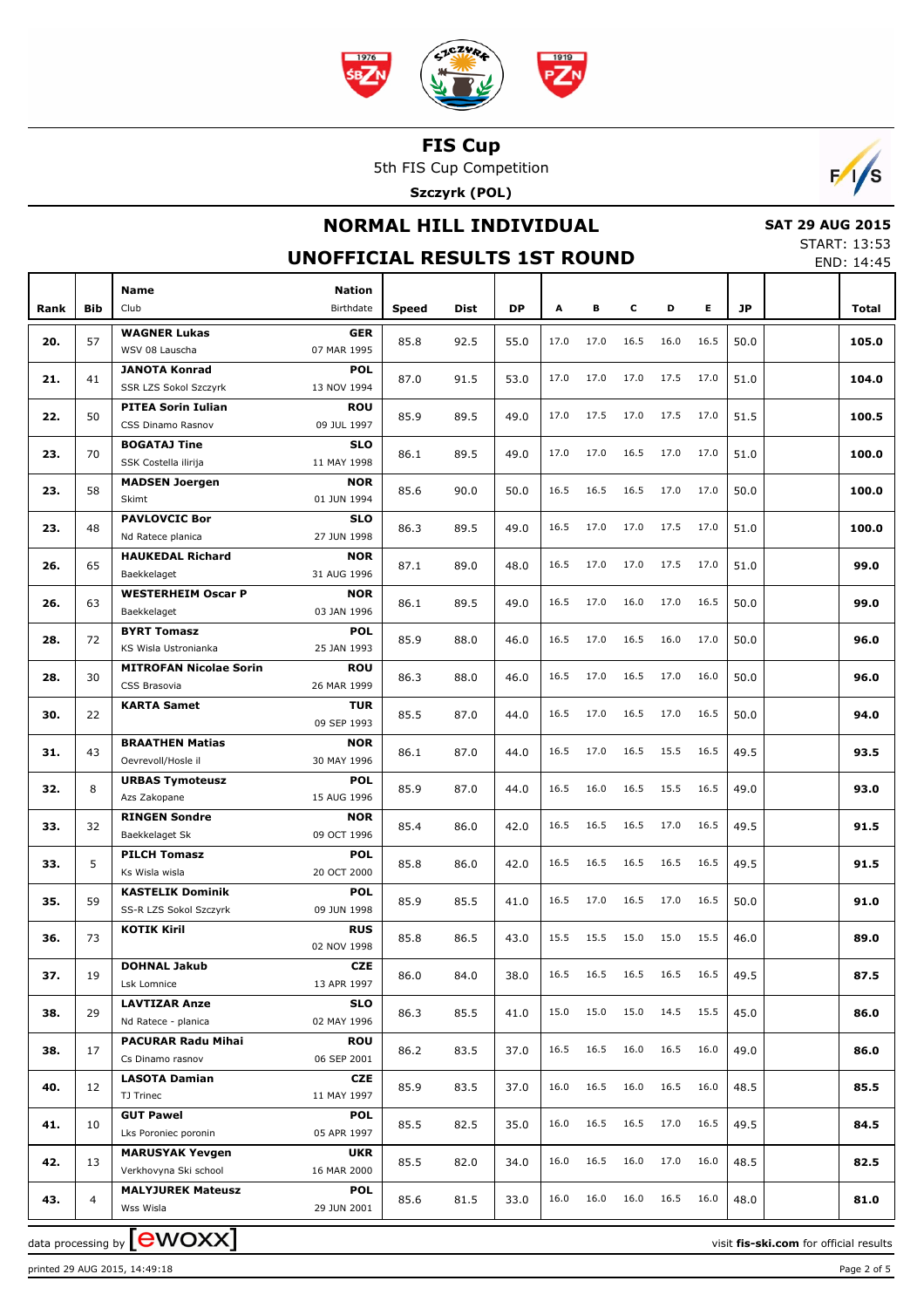

5th FIS Cup Competition

**Szczyrk (POL)**



## **NORMAL HILL INDIVIDUAL**

 **SAT 29 AUG 2015** START: 13:53

END: 14:45

#### **UNOFFICIAL RESULTS 1ST ROUND** Club Birthdate **Nation Rank Speed Dist DP A B C D E JP Total POL** 19 JAN 1998 **43.**  $\begin{bmatrix} 3 \end{bmatrix}$  **KKUPA Dawld 81.0 POL 85.9** 81.0 **81.0 81.0 81.0 81.0 81.0 81.0 POL** 27 JAN 1998 **CZE**

|     |              | Ss-R Lzs sokol szczyrk                            | 19 JAN 1998               |      |      |      |      |      |           |      |      |      |      |  |
|-----|--------------|---------------------------------------------------|---------------------------|------|------|------|------|------|-----------|------|------|------|------|--|
| 45. | 2            | <b>JUROSZ Jakub</b>                               | <b>POL</b>                | 86.3 | 81.0 | 32.0 | 16.5 | 16.0 | 16.0      | 16.5 | 16.0 | 48.5 | 80.5 |  |
|     |              | Ks Wisla ustronianka                              | 27 JAN 1998               |      |      |      |      |      |           |      |      |      |      |  |
| 46. | 15           | <b>SZYMECZEK Robert</b>                           | <b>CZE</b>                | 86.1 | 81.0 | 32.0 | 16.0 | 16.0 | 16.0      | 16.0 | 15.5 | 48.0 | 80.0 |  |
|     |              | TJ Trinec                                         | 23 JAN 1999               |      |      |      |      |      |           |      |      |      |      |  |
| 46. | $\mathbf{1}$ | <b>BUKOWSKI Lukasz</b><br>Ts Wisla zakopane       | POL<br>20 MAR 1997        | 85.6 | 80.5 | 31.0 | 16.5 | 16.5 | 16.5      | 16.0 | 16.0 | 49.0 | 80.0 |  |
|     |              | ZAPOTOCZNY Andrzej                                | <b>POL</b>                |      |      |      |      |      |           |      |      |      |      |  |
| 48. | 45           | AZS ZAKOPANE                                      | 16 OCT 1991               | 86.3 | 81.5 | 33.0 | 15.0 | 15.5 | 15.0      | 15.0 | 15.5 | 45.5 | 78.5 |  |
|     |              | <b>CINTIMAR Muhammet Irfan</b>                    | <b>TUR</b>                |      |      |      |      |      |           |      |      |      |      |  |
| 49. | 28           |                                                   | 16 JUL 1997               | 85.7 | 80.0 | 30.0 | 16.0 | 16.5 | 16.0      | 16.0 | 15.0 | 48.0 | 78.0 |  |
|     |              | <b>STASZEL Mateusz</b>                            | <b>POL</b>                |      |      |      |      |      |           |      |      |      |      |  |
| 50. | 55           | Azs Zakopane                                      | 12 JUL 1998               | 86.0 | 79.5 | 29.0 | 16.0 | 16.0 | 16.0      | 15.5 | 15.5 | 47.5 | 76.5 |  |
| 50. | 42           | <b>DOLEZEL Dusan</b>                              | <b>CZE</b>                | 84.5 | 79.0 | 28.0 | 16.0 | 16.5 | 16.0      | 16.5 | 16.0 | 48.5 | 76.5 |  |
|     |              | Tj Frenstat pod radhostem                         | 05 JUN 1998               |      |      |      |      |      |           |      |      |      |      |  |
| 52. | 69           | <b>MARCHUKOV Aleksandr</b>                        | <b>RUS</b>                | 86.2 | 78.5 | 27.0 | 15.5 | 16.0 | 16.0      | 15.5 | 16.0 | 47.5 | 74.5 |  |
|     |              | Sankt-Petersburg                                  | 08 OCT 2000               |      |      |      |      |      |           |      |      |      |      |  |
| 52. | 21           | <b>MAROE Idar</b>                                 | <b>NOR</b>                | 85.9 | 78.0 | 26.0 | 16.0 | 16.5 | 16.0      | 16.5 | 16.0 | 48.5 | 74.5 |  |
|     |              | Alta If                                           | 11 APR 1995               |      |      |      |      |      |           |      |      |      |      |  |
| 54. | 27           | <b>FARKAS Hunor</b>                               | <b>ROU</b>                | 85.8 | 78.0 | 26.0 | 16.0 | 16.5 | 16.0      | 16.0 | 15.5 | 48.0 | 74.0 |  |
|     |              | Cs Dinamo                                         | 18 SEP 2001               |      |      |      |      |      |           |      |      |      |      |  |
| 54. | 24           | <b>EDLUND Trevor</b><br>Saint Paul ski club       | <b>USA</b><br>02 MAR 1997 | 86.1 | 78.0 | 26.0 | 16.0 | 16.0 | 16.0      | 16.5 | 15.5 | 48.0 | 74.0 |  |
|     |              | <b>IPCIOGLU Fatih Arda</b>                        | <b>TUR</b>                |      |      |      |      |      |           |      |      |      |      |  |
| 54. | 16           |                                                   | 28 SEP 1997               | 85.9 | 78.0 | 26.0 | 16.0 | 16.0 | 16.0      | 16.5 | 15.5 | 48.0 | 74.0 |  |
|     |              | <b>KOJZAR Mateusz</b>                             | <b>POL</b>                |      |      |      |      |      |           |      |      |      |      |  |
| 57. | 52           | Ks Wisla ustronianka                              | 14 OCT 1994               | 85.9 | 78.5 | 27.0 | 15.5 | 15.5 | 15.0      | 15.0 | 15.5 | 46.0 | 73.0 |  |
|     |              | YAKIBYUK Igor                                     | <b>UKR</b>                |      |      |      |      |      |           |      |      |      |      |  |
| 58. | 23           | Verkhovyna                                        | 02 JAN 1995               | 85.8 | 76.5 | 23.0 | 16.0 | 16.0 | 15.5      | 17.0 | 15.5 | 47.5 | 70.5 |  |
| 59. | 51           | <b>MAZURCHUK Dmytro</b>                           | <b>UKR</b>                | 85.4 | 76.0 | 22.0 | 16.0 | 16.0 | 15.5      | 16.0 | 15.5 | 47.5 | 69.5 |  |
|     |              | Kremenets Ski school                              | 19 JAN 1999               |      |      |      |      |      |           |      |      |      |      |  |
| 60. | 18           | <b>CERNY Filip</b>                                | <b>CZE</b>                | 85.5 | 76.0 | 22.0 | 15.5 | 15.0 | 15.5      | 15.0 | 15.5 | 46.0 | 68.0 |  |
|     |              | Sk Jested Liberec                                 | 13 NOV 1997               |      |      |      |      |      |           |      |      |      |      |  |
| 60. | 9            | <b>CZYZ Bartosz</b>                               | <b>POL</b>                | 85.2 | 75.0 | 20.0 | 16.0 | 16.0 | 16.0      | 16.5 | 16.0 | 48.0 | 68.0 |  |
|     |              | KS Wisla Wisla                                    | 14 AUG 1999               |      |      |      |      |      |           |      |      |      |      |  |
| 62. | 44           | <b>STEINER Maximilian</b>                         | <b>AUT</b><br>04 MAY 1996 | 85.9 | 76.5 | 23.0 | 14.5 | 14.5 | 14.5      | 14.0 | 15.0 | 43.5 | 66.5 |  |
|     |              | WSV Sparkasse Bad Ischl-Oberoest                  | <b>CZE</b>                |      |      |      |      |      |           |      |      |      |      |  |
| 63. | 40           | <b>VYVIAL Marcel</b><br>Tj Frenstat pod radhostem | 30 MAY 1999               | 85.2 | 74.5 | 19.0 | 15.5 | 16.5 | 15.5 16.0 |      | 15.5 | 47.0 | 66.0 |  |
|     |              | <b>VASKUL Andriy</b>                              | <b>UKR</b>                |      |      |      |      |      |           |      |      |      |      |  |
| 64. | 64           | Vorokhta Ski school                               | 01 APR 1999               | 85.3 | 74.0 | 18.0 | 15.5 | 16.5 | 15.5      | 16.5 | 15.5 | 47.5 | 65.5 |  |
|     |              | <b>KALINCHUK Andriy</b>                           | <b>UKR</b>                |      |      |      |      |      |           |      |      |      |      |  |
| 64. | 36           | Verkhovyna Ski School                             | 03 DEC 1995               | 86.3 | 75.5 | 21.0 | 15.0 | 14.5 | 14.5      | 15.0 | 15.0 | 44.5 | 65.5 |  |
|     |              | <b>NOGIN Roman</b>                                | KAZ                       |      |      |      |      |      |           |      |      |      |      |  |
| 64. | 14           | Almaty Skiclub                                    | 23 JUN 1998               | 85.8 | 74.5 | 19.0 | 16.0 | 15.5 | 15.5      | 15.5 | 15.5 | 46.5 | 65.5 |  |
|     |              | <b>HRISTOV Viktor</b>                             | BUL                       |      |      |      |      |      |           |      |      |      |      |  |
| 67. | 47           | Ski Club vitosha                                  | 03 JAN 2000               | 85.8 | 75.0 | 20.0 | 14.5 | 15.0 | 14.5      | 14.5 | 14.5 | 43.5 | 63.5 |  |
|     |              | $\Gamma$ and $\Gamma$ and $\Gamma$                |                           |      |      |      |      |      |           |      |      |      |      |  |

printed 29 AUG 2015, 14:49:18 Page 3 of 5

**Bib**

**Name**

**KRUPA Dawid**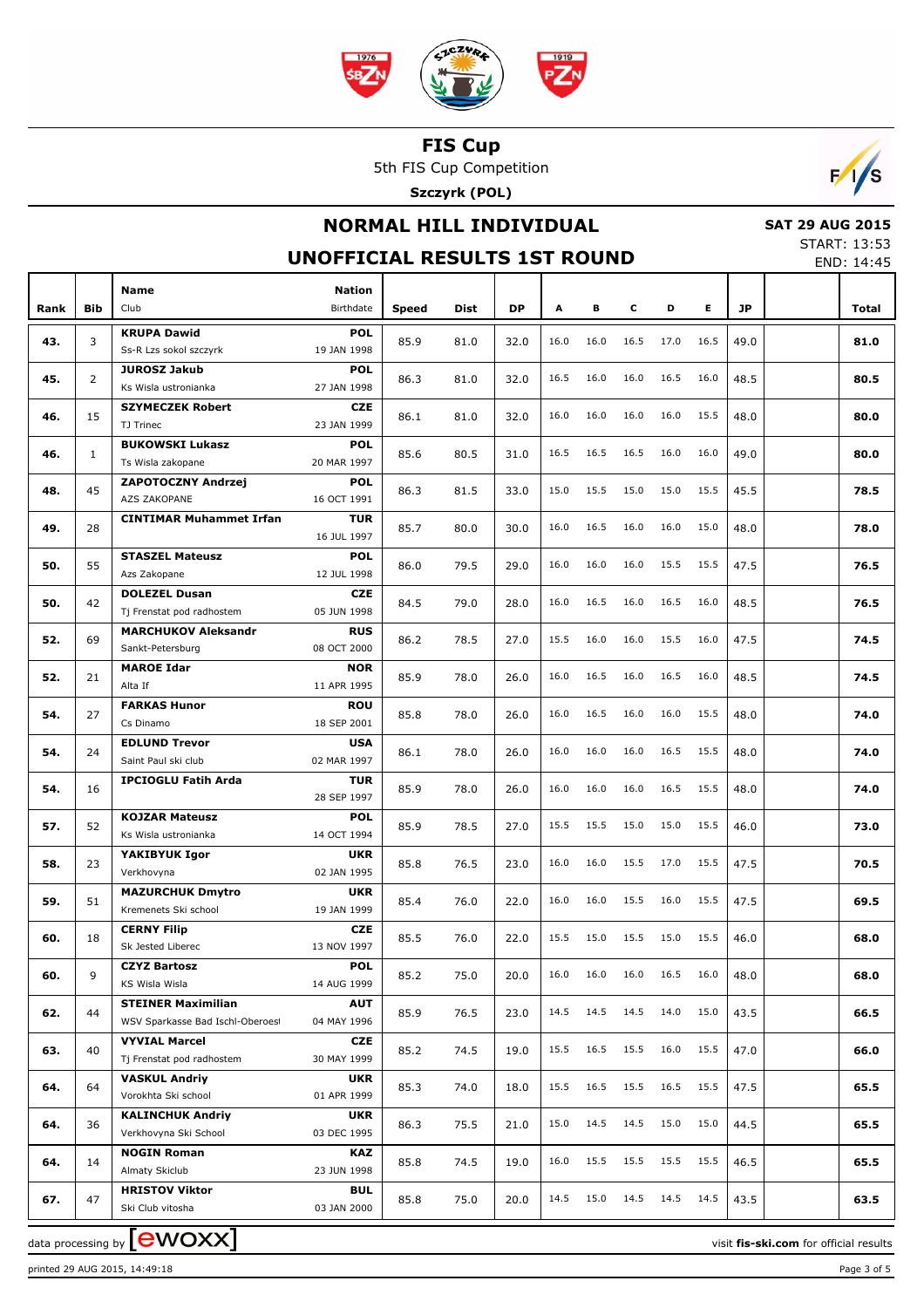

5th FIS Cup Competition

**Szczyrk (POL)**



### **NORMAL HILL INDIVIDUAL**

# **SAT 29 AUG 2015**

**UNOFFICIAL RESULTS 1ST ROUND**

| <b>START: 13:53</b> |            |
|---------------------|------------|
|                     | END: 14:45 |

|      |            |                                                        |                            |              |             |           |      |      |      |      |      |           | ᄂ๊៶៴៓ ៲ጘ.ጘ៴ |
|------|------------|--------------------------------------------------------|----------------------------|--------------|-------------|-----------|------|------|------|------|------|-----------|-------------|
| Rank | <b>Bib</b> | <b>Name</b><br>Club                                    | <b>Nation</b><br>Birthdate | <b>Speed</b> | <b>Dist</b> | <b>DP</b> | A    | в    | c    | D    | Е    | <b>JP</b> | Total       |
| 68.  | 39         | <b>CACINA Daniel Andrei</b><br>Cs Dinamo rasnov        | <b>ROU</b><br>17 OCT 2001  | 85.3         | 73.5        | 17.0      | 15.5 | 15.5 | 15.5 | 15.0 | 15.0 | 46.0      | 63.0        |
| 69.  | 37         | <b>KUSHNIRCHUK Mykola</b><br>Vorokhta Ski school       | <b>UKR</b><br>15 OCT 1999  | 84.8         | 72.0        | 14.0      | 15.5 | 15.5 | 15.5 | 15.0 | 14.5 | 46.0      | 60.0        |
| 70.  | 56         | <b>KORODY Christian</b><br>Il Jardar                   | <b>NOR</b><br>30 SEP 1993  | 84.8         | 70.0        | 10.0      | 15.5 | 15.5 | 15.0 | 14.5 | 15.5 | 46.0      | 56.0        |
| 71.  | 34         | <b>MOLNAR Kristof</b><br>Koszegi SE                    | <b>HUN</b><br>06 NOV 2000  | 86.1         | 70.0        | 10.0      | 15.5 | 15.0 | 14.5 | 14.0 | 14.0 | 43.5      | 53.5        |
| 72.  | 66         | <b>KRATOV Ilya</b><br>Almaty Skiclub                   | <b>KAZ</b><br>26 MAY 2000  | 84.6         | 69.5        | 9.0       | 14.5 | 14.5 | 14.5 | 14.0 | 14.5 | 43.5      | 52.5        |
| 72.  | 26         | <b>ZYRYANOV Sergey</b><br>Almaty Skiclub               | <b>KAZ</b><br>08 FEB 2000  | 84.9         | 69.0        | 8.0       | 15.5 | 14.5 | 15.0 | 15.0 | 14.5 | 44.5      | 52.5        |
| 74.  | 54         | <b>FELDOREANU Andrei</b><br>Acs Sacele                 | <b>ROU</b><br>13 APR 2000  | 85.1         | 68.0        | 6.0       | 15.5 | 15.0 | 15.5 | 16.0 | 14.5 | 46.0      | 52.0        |
| 75.  | 74         | <b>BASKAKOV Ilya</b>                                   | <b>RUS</b><br>27 AUG 2000  | 85.5         | 68.0        | 6.0       | 15.5 | 15.0 | 15.0 | 14.0 | 15.0 | 45.0      | 51.0        |
| 76.  | 67         | <b>MOLNAR Florian</b><br>Koszegi Se                    | <b>HUN</b><br>14 MAR 2002  | 85.1         | 66.0        | 2.0       | 15.0 | 14.5 | 14.5 | 15.5 | 15.0 | 44.5      | 46.5        |
| 77.  | 62         | <b>SIMITCHIYSKI Krasimir</b><br>Sk Rilski ski skachach | <b>BUL</b><br>26 JUL 2000  | 84.0         | 63.5        | $-3.0$    | 15.5 | 14.5 | 15.0 | 15.0 | 15.5 | 45.5      | 42.5        |
| 78.  | 53         | <b>KELEMEN Peter</b><br>Koszegi SE                     | <b>HUN</b><br>06 FEB 1999  | 85.8         | 61.5        | $-7.0$    | 15.5 | 14.0 | 14.5 | 14.5 | 15.0 | 44.0      | 37.0        |
| 79.  | 60         | <b>DURCO Dominik</b><br>Sk Kartik b.Bystrica           | <b>SVK</b><br>12 JUL 1997  | 85.2         | 59.0        | $-12.0$   | 15.0 | 14.0 | 15.0 | 14.5 | 14.0 | 43.5      | 31.5        |
| 80.  | 49         | <b>REYMEYER Tamas</b><br>Koszegi SE                    | <b>HUN</b><br>16 JAN 2000  | 85.5         | 58.0        | $-14.0$   | 13.5 | 12.5 | 13.5 | 13.5 | 13.5 | 40.5      | 26.5        |
| 81.  | 71         | <b>ZELENCHUK Ivan</b><br>Verkhovyna Ski school         | <b>UKR</b><br>04 JUN 1999  | 85.0         | 55.5        | $-19.0$   | 13.5 | 12.5 | 13.0 | 13.0 | 13.0 | 39.0      | 20.0        |

|            | Did not start            |  |  |  |  |  |  |  |  |  |
|------------|--------------------------|--|--|--|--|--|--|--|--|--|
| <b>Bib</b> | Name                     |  |  |  |  |  |  |  |  |  |
| 11         | KLYMCHUK Andrii          |  |  |  |  |  |  |  |  |  |
| 46         | SPULBER Mihnea Alexandru |  |  |  |  |  |  |  |  |  |
| 68         | PASICHNYK Stepan         |  |  |  |  |  |  |  |  |  |
| 75         | KALINICHENKO Vitaliy     |  |  |  |  |  |  |  |  |  |
| 84         | <b>TOROK Eduard</b>      |  |  |  |  |  |  |  |  |  |

|            | <b>Disqualified</b>   |           |  |  |  |  |  |  |  |  |  |
|------------|-----------------------|-----------|--|--|--|--|--|--|--|--|--|
| <b>Bib</b> | Name                  | Reason    |  |  |  |  |  |  |  |  |  |
|            | <b>SKUPIEN Damian</b> | SCE4 Suit |  |  |  |  |  |  |  |  |  |
|            | STOSEL Kacper         | SCE4 Suit |  |  |  |  |  |  |  |  |  |

data processing by **CWOXX**  $\blacksquare$  **CWOXX** atta **compared to the set of the set of the set of official results**